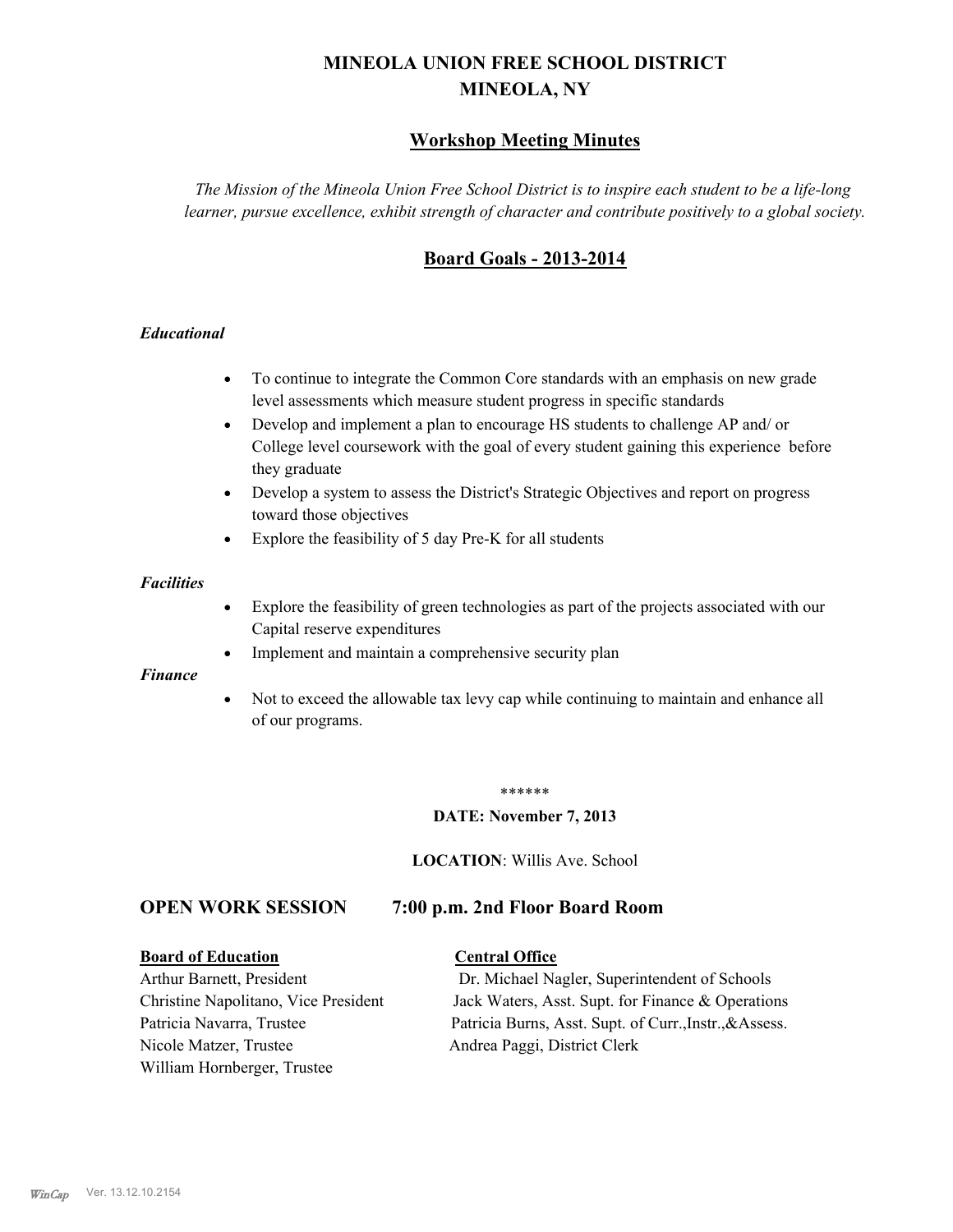**A. Call to Order - 7:05pm B. Pledge of Allegiance C. Reading of Mission-** Mr. Barnett **D. Moment of Silent Meditation**

#### **E. Dais & Visitor Introductions**

#### **F. High School Student Organization Report**

There was no Student Organization report tonight.

#### **G. BOE Reports**

#### **a. Comments from Board Trustees**

Nicole Matzer stated that she attended her first Home Show and was amazed by the performances. She stated that it was a nice family event. Ms. Matzer and some of the Board members had attended the NYSSBA conference and was happy to report that Mineola is ahead of many districts in academics and technology. She also reported that she worked the Haunted House at the Jackson Avenue Halloween party. Finally, Ms. Matzer stated that she donated many bags to the Fall Clean Out clothing drive at the high school.

Patricia Navarra stated that the NYSSBA conference was very exciting and it was nice to see how well we are doing as a District. Ms. Navarra also congratulated the Volleyball team on their season and for making the playoffs.

Christine Napolitano reported that she had dropped off 13 bags of clothes at the High School and thanked Linda Ramos for organizing the event. She also attended the Home Show and it was fantastic. Ms. Napolitano attended the volleyball games and the girls made an amazing effort. She also attended the Conference and added that she didn't see anything "new" at the various workshops. Finally, Ms. Napolitano congratulated the Marching Band for their season.

William Hornberger reported that the financial committee needed to move the date of their meeting due to a conflict with the auditors.

Mr. Barnett stated that before his report, there is a special presentation this evening. Dr. Nagler introduced Mr. DeLuca to the group. Mr. DeLuca stated that the High School will be performing "The Heiress" on November 22nd and 23rd. He said this is a big production and has been on Broadway four times. He added that sets and costumes have been rented for this production. Mr. DeLuca was accompanied by three of the performers from the production and he introduced the actors. They stated that "The Heiress" is a period piece about a girl looking for love. The three actors did a small performance for the Board and the audience.

The Superintendent thanked Mr. DeLuca and the three students for coming tonight and for their performance. He looks forward to attending the play and encouraged everyone to attend. Dr. Nagler stated that he also wanted to acknowledge, while Mr. DeLuca was here, the donation his parents have made to the District. The Superintendent thanked Mr. DeLuca for their generosity.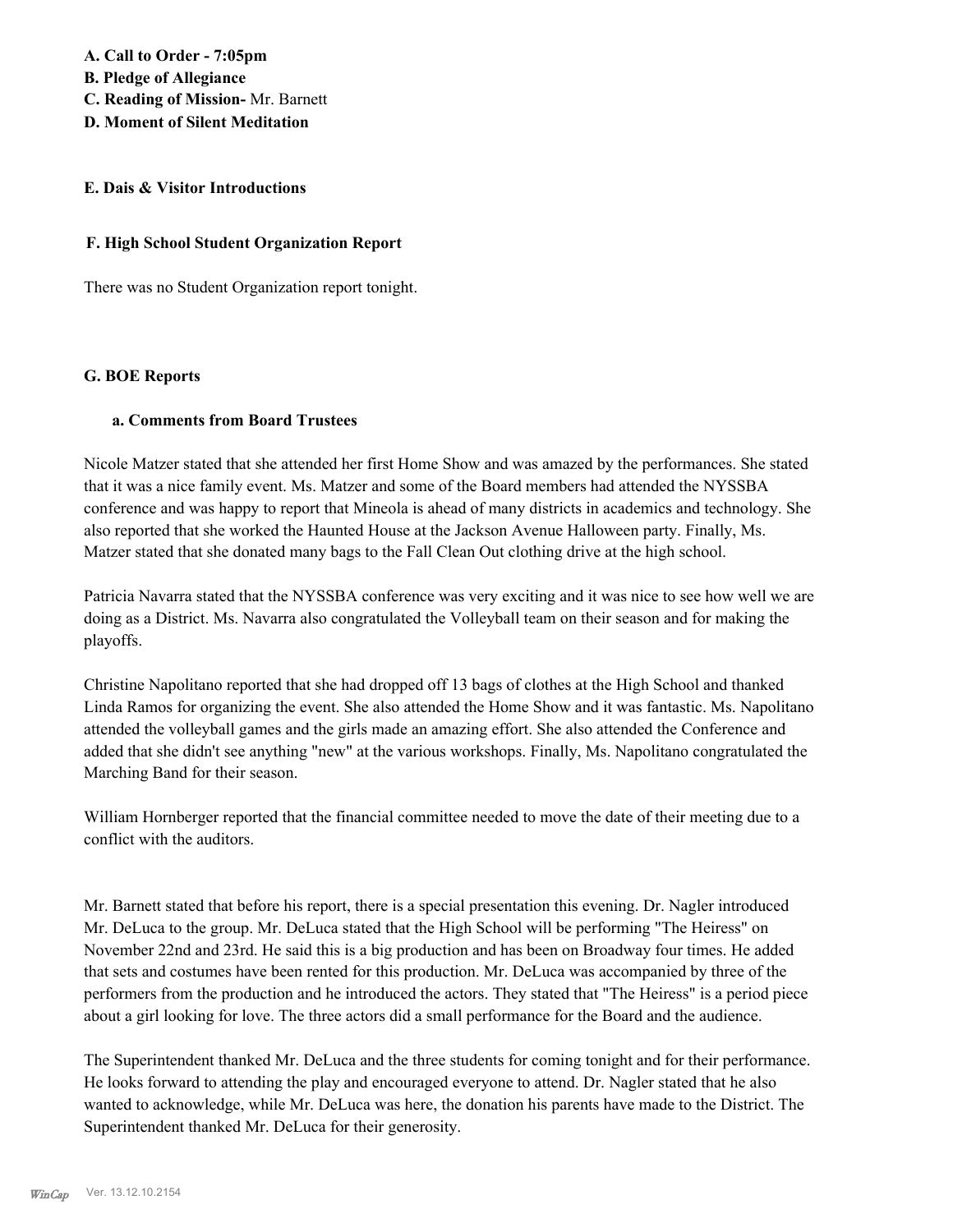#### **b. Comments from Board President**

Mr. Barnett thanked all of the volunteers who helped make the Home Show a success. Mr. Barnett also attended the NYSSBA Conference in Rochester and agreed that it was nice to see how our District compares to others in the State. Mr. Barnett attended the Marching Band performance in Syracuse and the girls volleyball game. He stated that in both cases the parents were heartbroken by the outcomes. But, the kids were fine and proud of themselves. Mr. Barnett attended the Halloween activities in Ms. Levi's class at Hampton and helped the children count pumpkin seeds.

### **c. Comments from Superintendent**

The Superintendent stated that he joined the Board on many of the events that they had discussed. He attended the conference in Rochester and reported that we are on target with many things. Dr. Nagler also stated that it is nice to see what other districts are doing and how they are doing it. He also congratulated the Girl's volleyball and their playoff performance. He stated that the boys' Varsity football team made the playoffs and they will play on Saturday at 1:30pm against West Hempstead. Dr. Nagler will be attending Bingo Night at Jackson Avenue tomorrow. He stated that he will be taking his children to the cultural arts event at the high school on Saturday. He added that tickets are \$5 and they are always good kids shows.

Dr. Nagler stated that Tuesday was Superintendent's conference day and he and Ms. Burns had traveled around the District on that day. He congratulated everyone on their hard work. Dr. Nagler mentioned that on the Middle School webpage, teachers have made demonstration modules of how to complete various problems. Mr. Licht has 51 districts signed up to also make videos.

The Superintendent stated that November 19th is the Capital Reserve Vote and he will be doing presentations at all of the PTA meetings. On December 3rd, the Town Hall meeting will take place in the Middle School Music Room. He will do a brief presentation which will be followed by a panel of Mineola staff to answer questions from the community. On 11/13, Mineola will be the host venue for Commissioner King's forum on the Common Core from 4- 6pm. Senator Martins will be the moderator and his 15 districts will be represented. This will be a ticket only event and each district will be allotted 50 tickets. Dr. Nagler stated that he is soliciting questions for the event and added that the event will be streamed live on the website. The Superintendent asked the Board if there were any questions or comments.

Ms. Matzer asked what the deadline is for submitting questions for the 11/13 forum. Dr. Nagler would like to have all questions by this weekend. She also asked how to request tickets to the event. Dr. Nagler stated that some of the tickets have been reserved for the PTA and District Council presidents. Individuals who are interested in attending should contact the Superintendent. Ms. Navarra asked the Superintendent if he plans to meet with any senior groups to discuss the Capital Reserve Vote. Dr. Nagler stated that he would make some phone calls to set up possible meetings. There were no other comments.

### **H. Old Business**

Mr. Barnett asked the Board if there was any old business. Mr. Hornberger asked the Superintendent for an update on the video and sound equipment upgrades for the Board meeting. The Superintendent stated that there are three options, for which he had previously sent information to the Board. He stated that there is only one option if we are looking to stream the meetings and it includes streaming, recording and warehousing the meetings. Mr. Barnett stated that he feels that streaming is the way to go and the Board also agreed. Mr. Hornberger asked if there will be any exit surveys conducted at the polling sites as previously discussed. Mr.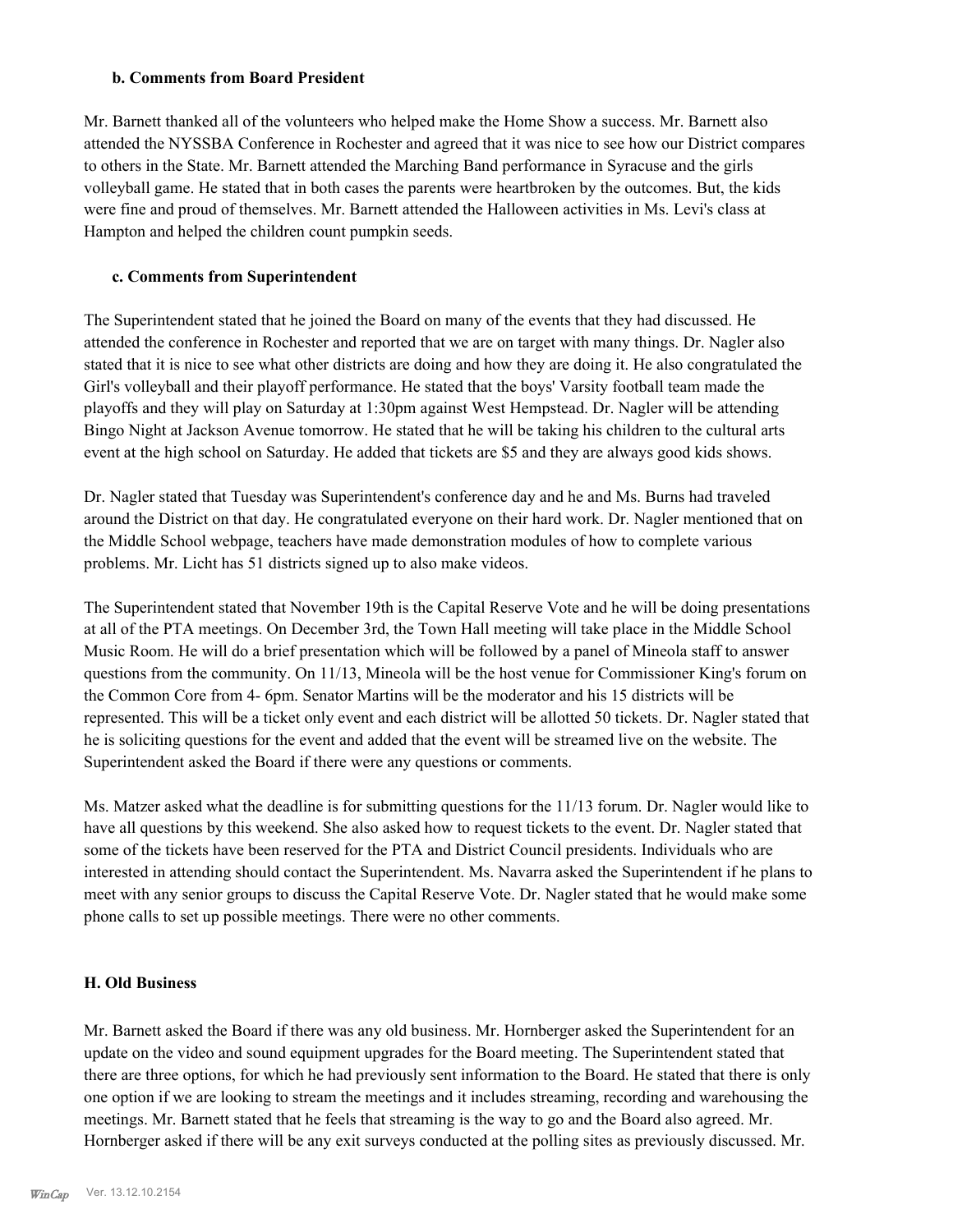Barnett stated that he feels that the 11/13 forum will bring forth issues for the Town Hall meeting. It was suggested that we could ask community members for e-mail addresses, so they will receive various surveys. Mr. Hornberger asked for an update on the various grants to which the District is entitled. Mr. Waters stated that the grant of \$100,000 for the high school art room is a few weeks from approval and payment will be sent shortly after that time. The grant of \$150,000 for the science labs is still under review and is close to the final review. Mr. Waters reported that payment of these grants has taken awhile due to circumstances in the past. Mr. Hornberger feels that the Board should remain aware of the lag time of payment of the grants. Mr. Hornberger also asked for an update of the Board policy review. Mr. Barnett plans to get some dates together for the Board to review the 5000 policies and would like to get through the process by May. Mr. Hornberger expressed the need for the Board to get back on track with this project.

Ms. Matzer asked for an update of the alumni survey. Dr. Nagler stated that he plans to contact Mr. Escobar for help in reaching out to former students.

There was no additional old business.

### **I. New Business**

Mr. Barnett stated that he had one item of new business. He reported that District has agreed to host Commissioner King's Common Core Forum on November 13, 2013. Mr. Barnett explained that the District was asked by Senator Martin to be the host venue and the cost of security for this event will be paid for by the Commissioner. Mr. Barnett also reminded the group that the District will be holding our Town Hall meeting on December 3rd at the Middle School. There were no other new business items from the Board. Mr. Barnett returned to the agenda items.

**RESOLUTION #26- BE IT RESOLVED** that the Board of Education accepts a donation from Marguerita & Matt DeLuca, Jr. in the amount of \$30,000 specifically and only for the upgrade of the microphones, speakers, and related sound equipment in the Mineola Middle School Auditorium.

**Motion:** Patricia Navarra **Second:** Nicole Matzer

Discussion: The Superintendent stated that it is hard to express gratitude for a donation of this size. The acoustics in the Middle School auditorium are terrible and this donation allows the District to expedite the improvement project. Dr. Nagler again expressed his sincere gratitude.

| Yes: | William Hornberger    | No: | None |
|------|-----------------------|-----|------|
|      | Nicole Matzer         |     |      |
|      | Patricia Navarra      |     |      |
|      | Christine Napolitano  |     |      |
|      | <b>Arthur Barnett</b> |     |      |

**Passed:** Yes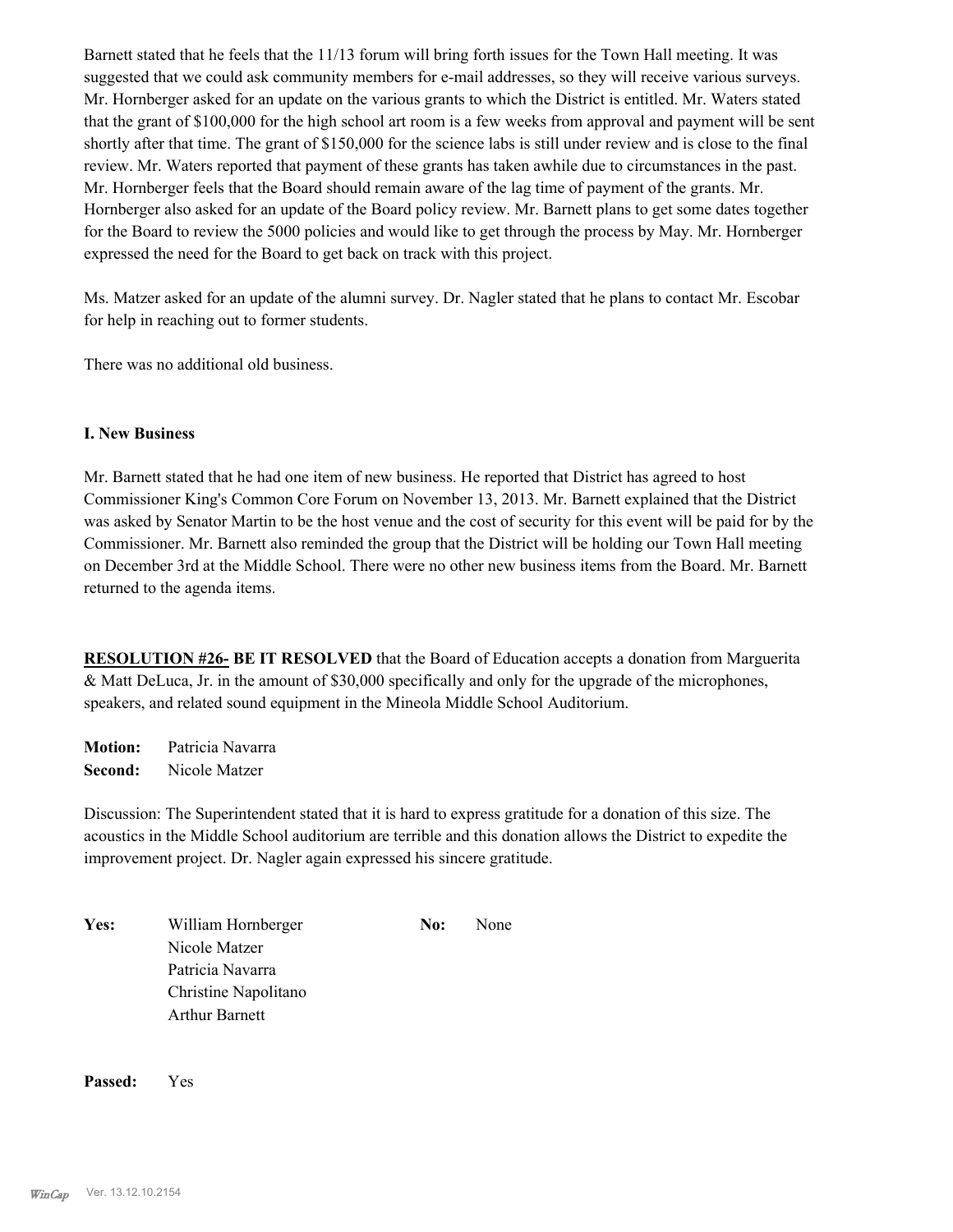#### **J. Consensus Agenda**

**RESOLUTION #27 -BE IT RESOLVED** that the Board of Education approves the consensus agenda items J.1.a. through J.6.e., as presented.

**Motion:** Christine Napolitano **Second:** William Hornberger

Discussion: The Superintendent stated that there is a need to amended the consensus agenda item J.2.d.- Appointment of Club/stipends: Matthew DeLuca needs to be removed as 8/9 Musical Director. A motion was made by Nicole Matzer to amend the consensus agenda and was second by William Hornberger. The Board was polled and all were in agreement with amending the consensus agenda. The motion passed. Mr. Barnett asked the Board if there was any discussion on the amended consensus agenda. Mr. Hornberger asked for clarification if a leave of absence is contractual or at the discretion of the Superintendent. The Superintendent stated that the item in question is at his discretion. There were no additional comments.

The Board was polled on the approval of the amended agenda.

Yes: William Hornberger **No:** None Nicole Matzer Patricia Navarra Christine Napolitano Arthur Barnett

**Passed:** Yes

## 1. **Accepting of Minutes**

That the Board of Education accepts the minutes of the October 17, 2013 Business Meeting as presented. a.

#### 2. **Instruction**

- a. Leave(s) of Absence/Child Rearing
- That the Board of Education grants a request to Lisa Balogh-Richards, for an unpaid Leave of Absence, for child-rearing purposes, effective September 1, 2014 to June 30, 2015. 1.
- That the Board of Education grants a request to Stephanie Klein, for a Leave of Absence, for childrearing purposes, using accumulated sick days, starting approximately March 24, 2014. 2.
- That the Board of Education grants a request to Sherry Scarcella, for a Leave of Absence, for childrearing purposes, using accumulated sick days, starting approximately December 18, 2013. 3.
- Appointment(S) Sub Teacher per diem b.

The Board of Education accepts the following individual(s) as Per Diem Substitute Teacher(s) for the current school year, at a daily rate of \$100.00 per day; and retirees at a daily rate of \$125.00 per day.:

1. James Browning Spanish 7-12

EMPLOYEE NAME EMPLOYEE CERTIFICATION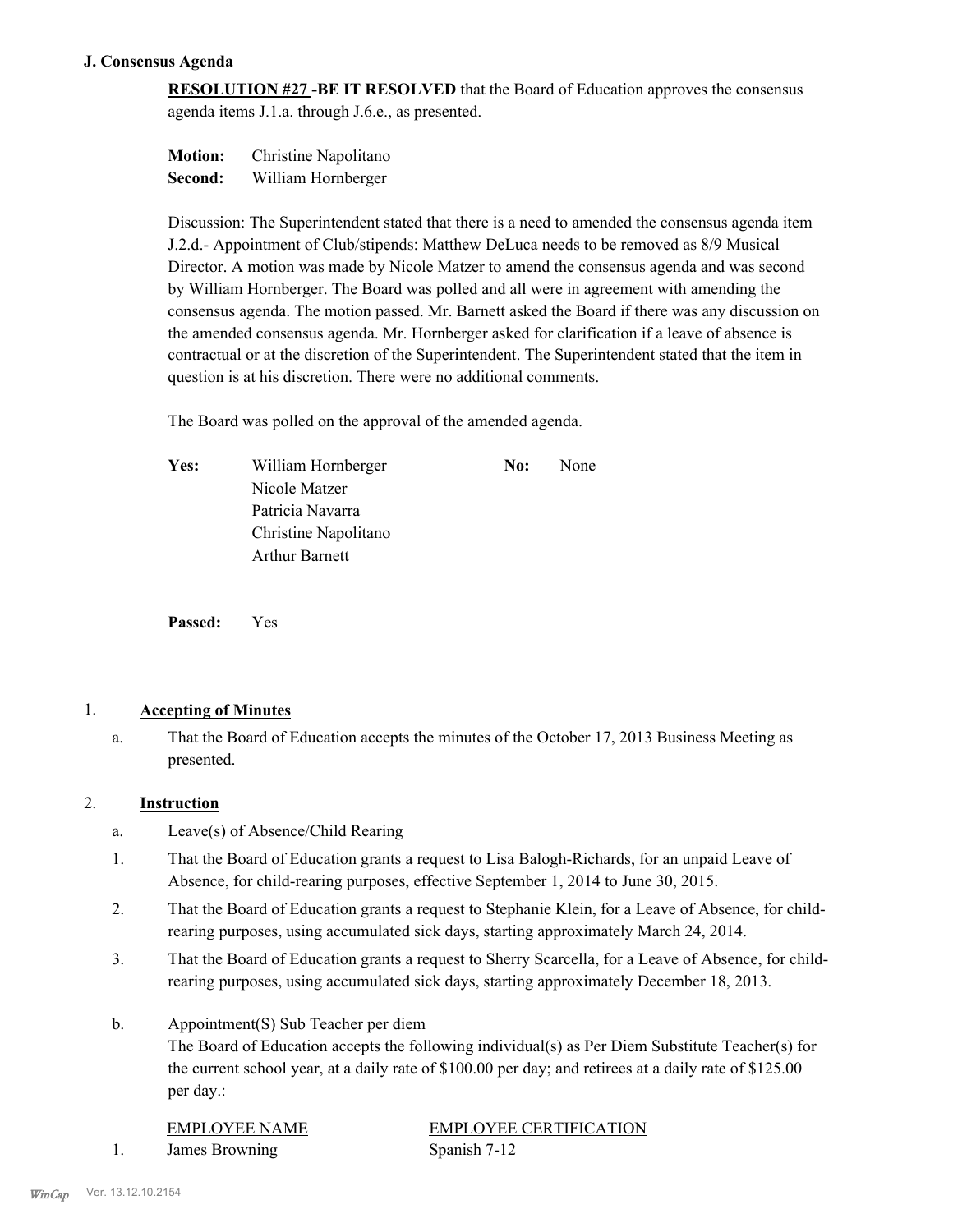2. Cindy Costa-Lopes PreK - Grade 6

- c. Appointment(S) Perm Sub
- The Board of Education approves the appointment of Katelynn Schmidt, to the position of Permanent Substitute Teacher, at Jackson Avenue, effective November 8, 2013 to May 31, 2014. Salary: \$100.00 per day. 1.
- The Board of Education approves the appointment of Laura Baldwin, to the position of Permanent Substitute Teacher, at Meadow Drive, effective November 8, 2013 to May 31, 2014. Salary: \$100.00 per day. 2.
- The Board of Education approves the appointment of Christina Medina, to the position of Permanent Substitute Teacher, at Meadow Drive, effective November 8, 2013 to May 31, 2014. Salary: \$100.00 per day. 3.
- The Board of Education approves the appointment of Jillian Vento, to the position of Permanent Substitute Teacher, at Meadow Drive, effective November 8, 2013 to May 31, 2014. Salary: \$100 per day. 4.
- The Board of Education approves the appointment of Michelle Topel, to the position of Permanent Substitute Teacher, at Meadow Drive, effective November 8, 2013 to May 31, 2014. Salary: \$100 per day. 5.
- The Board of Education approves the appointment of Raquel Piccirillo, to the position of Permanent Substitute Teacher, at Hampton Street, effective November 8, 2013 to May 31, 2014. Salary: \$100 per day. 6.
- The Board of Education approves the appointment of Casey Tierney, to the position of Permanent Substitute Teacher, at Hampton Street, effective November 8, 2013 to May 31, 2014. Salary: \$100 per day. 7.
- The Board of Education approves the appointment of Melissa Fusco, to the position of Permanent Substitute Teacher, at Mineola Middle School, effective November 8, 2013 to May 31, 2014. Salary: \$100 per day. 8.
- The Board of Education approves the appointment of Kaitlin Smith to the position of Permanent Substitute Teacher, at Mineola Middle School, effective November 8, 2013 to May 31, 2014. Salary: \$100 per day. 9.
- The Board of Education approves the appointment of Nicollette Iannelli, to the position of Permanent Substitute Teacher, at Mineola Middle School, effective November 8, 2013 to May 31, 2014. Salary: \$100 per day. 10.
- The Board of Education approves the appointment of Nicole Wissler, to the position of Permanent Substitute Teacher, at Mineola Middle School, effective November 8, 2013 to May 31, 2014. Salary: \$100 per day. 11.

Appointment(s) Club/Stipends d.

> That the Board of Education approves the following Club/stipend recommendations for the current school year:

| <b>POSITION</b>           | <b>EMPLOYEE NAME</b>        | <b>STIPEND</b>      |
|---------------------------|-----------------------------|---------------------|
| Drama Technical Director  | Melissa Fusco               | \$1,427.00          |
| Art Honor Society         | Gina-Marie Buongiovanni     | \$980.00            |
| 8/9 Musical Asst Director | Donald Carreras             | \$2,141.00          |
| 8/9 Musical Choregrapher  | Barbara Peters              | \$1,427.00          |
| 8/9 Musical Stage         | Vincent Tunkel(1/2 stipend) | $1/2$ of \$1,784.00 |
| Construction              |                             |                     |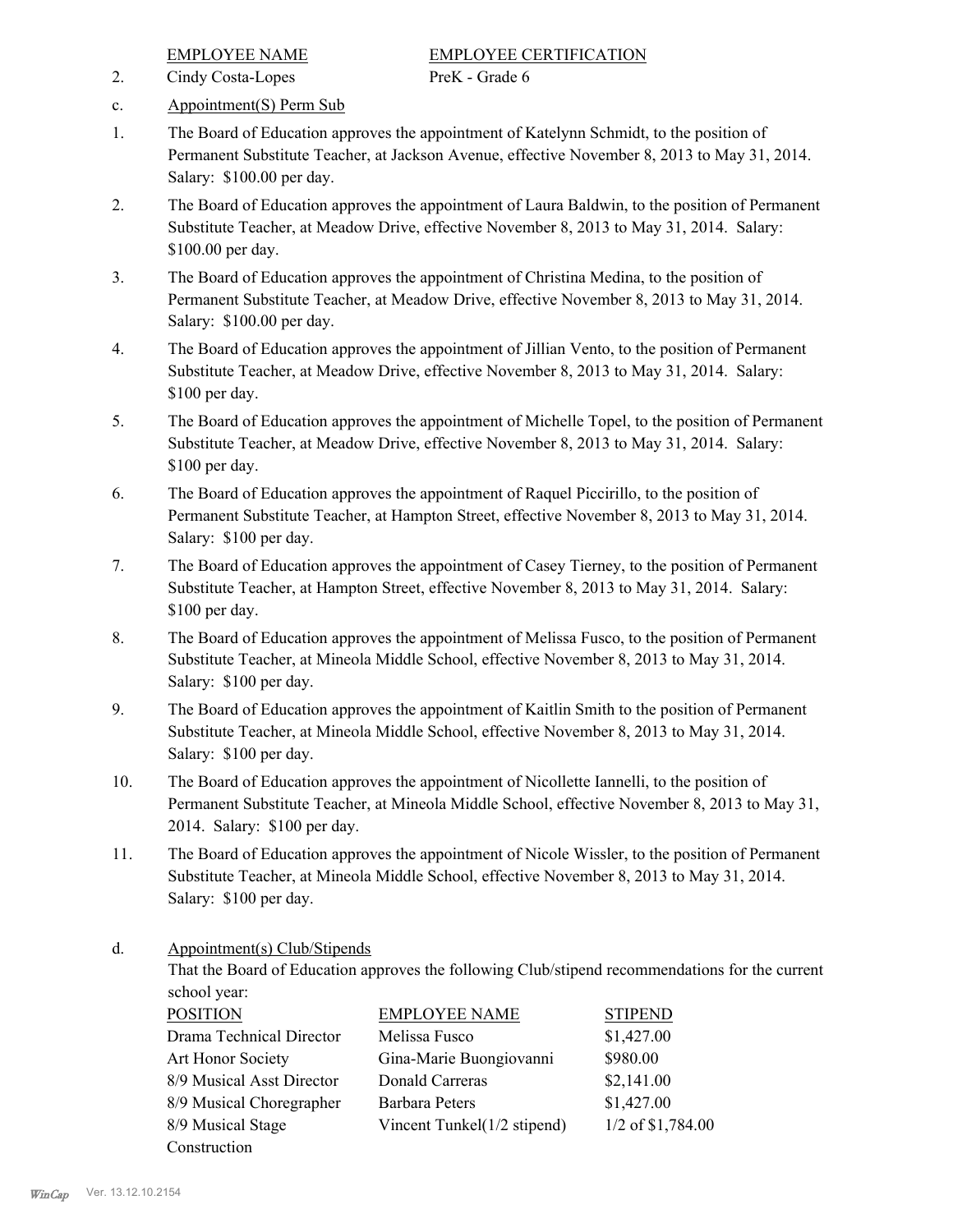| <b>POSITION</b>       | EMPLOYEE NAME             | <b>STIPEND</b>      |
|-----------------------|---------------------------|---------------------|
| 8/9 Musical Stage     | Paul Sommer (1/2 stipend) | $1/2$ of \$1,784.00 |
| Construction          |                           |                     |
| 8/9 Musical Technical | Donald Carreras           | \$1,427.00          |
| Director              |                           |                     |

# 3. **Civil Service**

- a. Resignation(s)
- That the Board of Education accept the resignation of Gladys Gaines, part time Teacher Aide at Hampton Street School, effective November 1, 2013. 1.
- b. Appointments
- That the Board of Education approve the temporary appointment of Qian Xia, to the position of Account Clerk in the Business Office to assist in the Payroll Department during the medical leave of absence of Katherine Merendino, effective October 28, 2013. Her salary will be \$45,883, Step 1, pro-rated. 1.
- That the Board of Education approve the appointment of John Hassell, to the position of Cleaner Sub, effective November 12, 2013. Salary will be \$12.25 per hour. 2.
- That the Board of Education approve the appointment of Christina Langley, to the position of Teacher Aid Sub, effective November 12, 2013. Salary will be \$13.74 per hour. 3.
- That the Board of Education approve the appointment of Barbara Nichols, to the position of part time Bus Attendant to replace Michele Sciroppo, who retired. Salary is \$10.75 per hour on Step 1. Probation is 26 weeks. 4.
- c. Leave(s) of Absence
- That the Board of Education approve a paid Medical Leave of Absence to Janet Lopez, part time Teacher Aide at Meadow Drive School, effective October 14, 2013, until further notice. 1.
- That the Board of Education approves a paid Medical Leave of Absence to Lynn Ross, 12 month Bus Driver, due to surgery, effective October 30, 2013 through November 18, 2013. 2.
- d. Leave(s) of Absence
- That the Board of Education grant a request to Niloofar Lahijani, part time Teacher Aide at Meadow Drive School, for an extension of an Unpaid Medical Leave of Absence, effective October 21, 2013 through mid November. 1.
- e. Reappointments
- That the Board of Education approve the reappointment of Jennifer Morelli, to the Teacher Aid Substitute List, effective November 12, 2013. Salary is \$13.74 per hour. 1.
- That the Board of Education approve the reappointment of Madeline Valentini, to the Teacher Aid Substitute List, effective November 12, 2013. Salary is \$13.74 per hour. 2.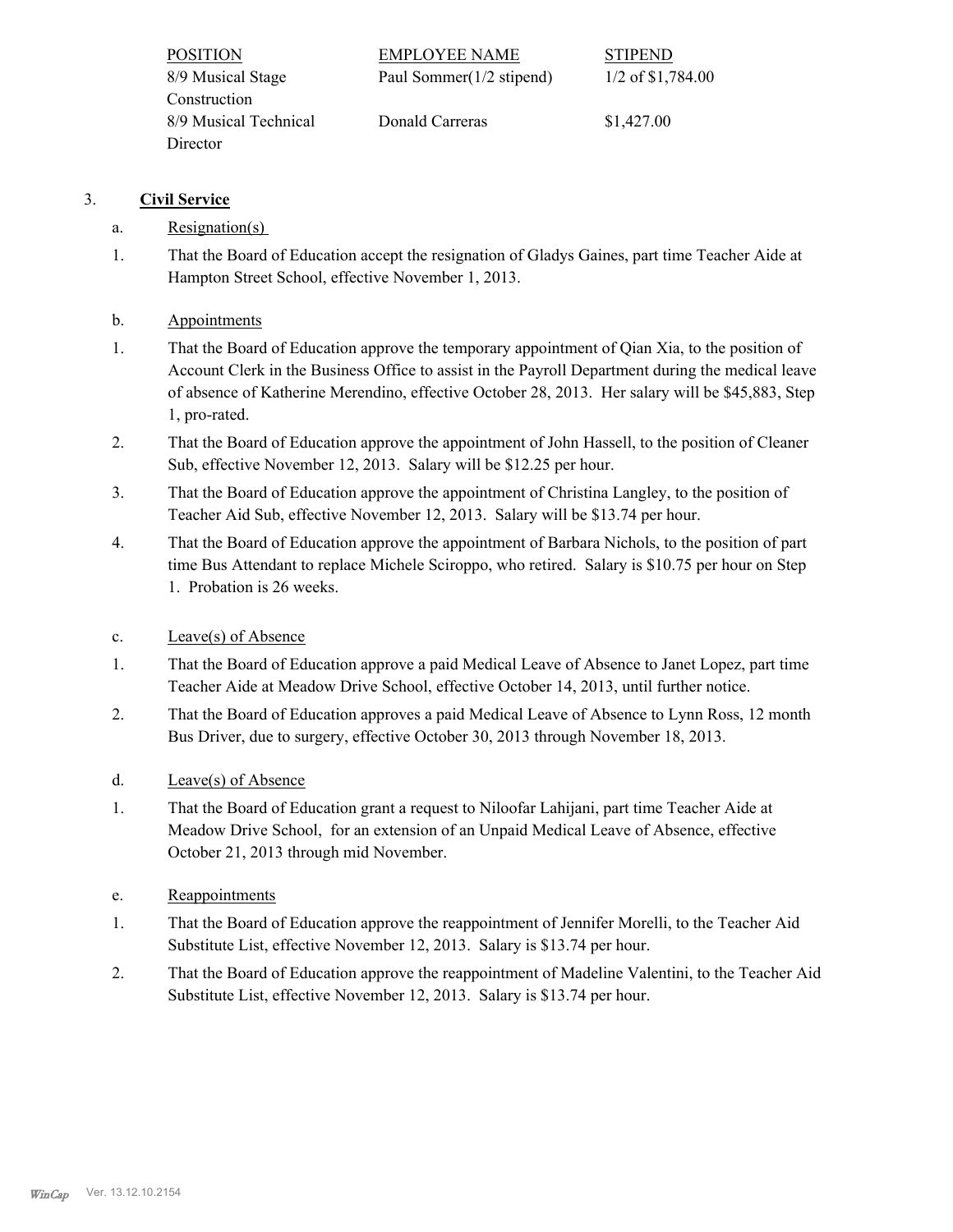#### 4. **Business /Finance**

#### a. **Budget Appropriation Adjustment**

1. That the Board of Education approves the following budget transfers for: \$25,000.00 from Budget code: 2110.120.02.4010; \$25,000 from Budget code: 2110.120.03.4010; \$25,000 from Budget code: 2110.120.04.4010; and \$25,000 from Budget code: 2110.120.10.4010 for a total of \$100,000 to Budget code: 2110.470.00.4010, monies to be moved from Gifted Program Salaries from the four schools to the Budget code for Gifted Tuition- LIU.

2. That the Board of Education approves the following budget transfers for: \$77,000.00 from Budget code: 2110.100.05.3009 to Budget code: 2110.121.06.1112. Teachers budgeted in 2013/14 in one code have been moved and are paid out of a different code. This transfer covers their salaries.

3. That the Board of Education approves the following budget transfers for: \$42,000.00 from Budget code: 2110.120.03.2500 to Budget code: 2110.120.04.2500. Teachers budgeted in 2013/14 in one code have been moved and are paid out of a different code. This transfer covers their salaries.

#### 5. **Other**

a. That the Board of Education approves the appointment of the following individuals to serve as Registrars and Inspectors at the Annual Election and Budget Vote held **Tuesday, November 19, 2013** at the hourly rate of pay, \$10.00:

#### **Chief Election Inspectors:**

Meadow Drive: **Eileen Alexander**  Jackson Avenue: **Carolina Macedo**

#### **Registrars:**

Meadow Drive: Madeline Cegelski, Loretta Piotrowski Jackson Avenue: Eugene Raffetto, Frank Iaquinto

#### **Inspectors:**

Meadow Drive: Ann Marie Smith, Raymond Kwiatek, Lynn Clifford Jackson Avenue: Flore Rowe, Marie Encizo, Mary Ann Iaquinto, Marian Kessler, Karen Dombeck

NOTE: In the event that there should be a vacancy created in any of the positions of Inspector of Election or Registrar, the Superintendent of Schools is authorized to appoint a qualified voter of this District to fill such vacancy.

A one hour workshop will be given on **Monday, November 18, 2013** from 3:00pm to 4:00pm and the attending Registrars and Inspectors will be compensated at the hourly rate of \$10.00.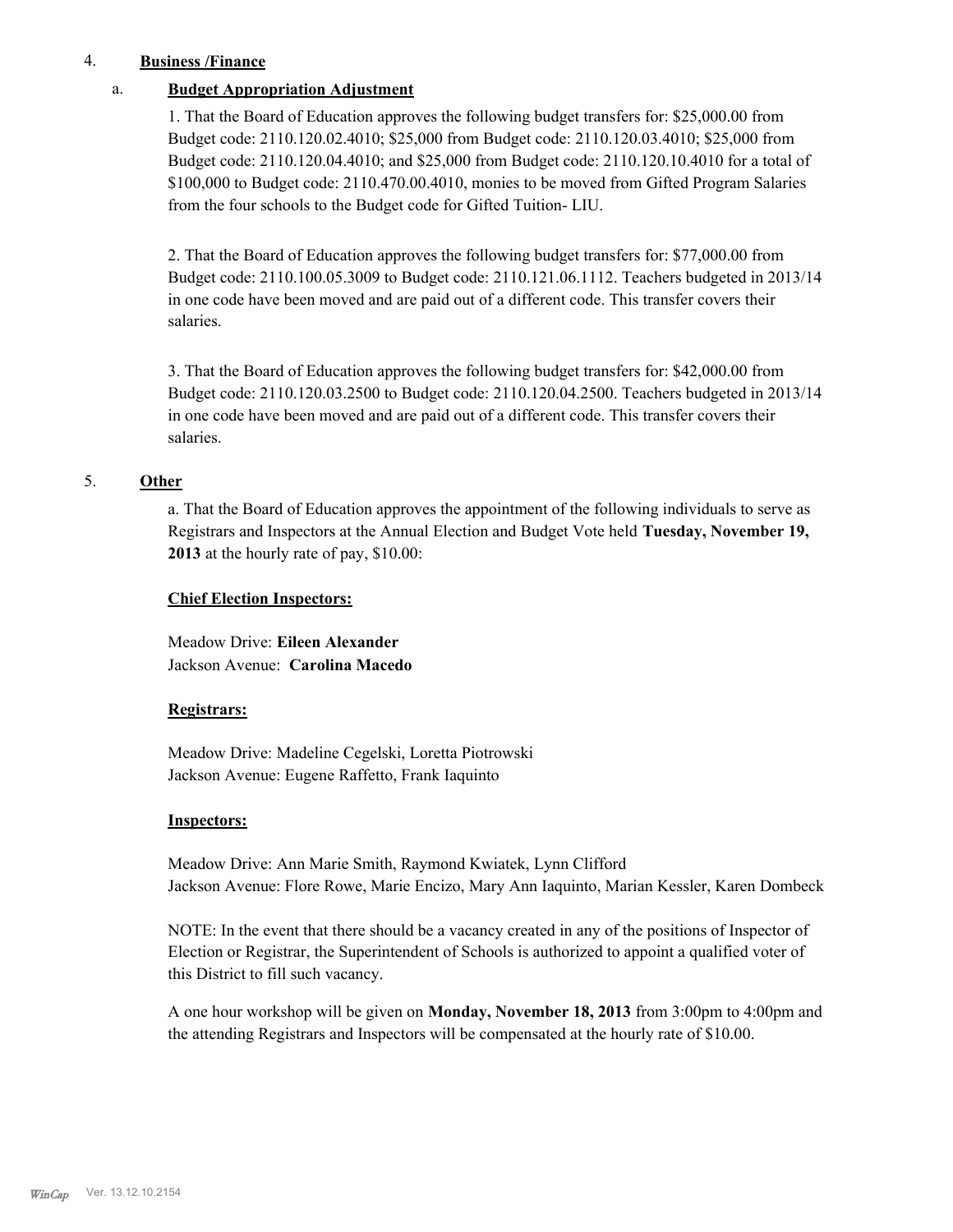#### **Business/Finance: Disposal of District Property** 6.

That the Board of Education approves the disposal of the following district property, according to Policy #6900, declaring them obsolete:

- a. Old Computers (inventory list supplied to the Board).
- b. (56) Bluebird- 1990- 1BAAFCRA4LFO34423
- c. (61) Bluebird- 1991- 1BAAGCSAXMF045127
- d. (65) Ford- 1995- 1FDJE37F4SHA69212
- e. (73) Bluebird- 2000- 1BAAGCPA9YFO92194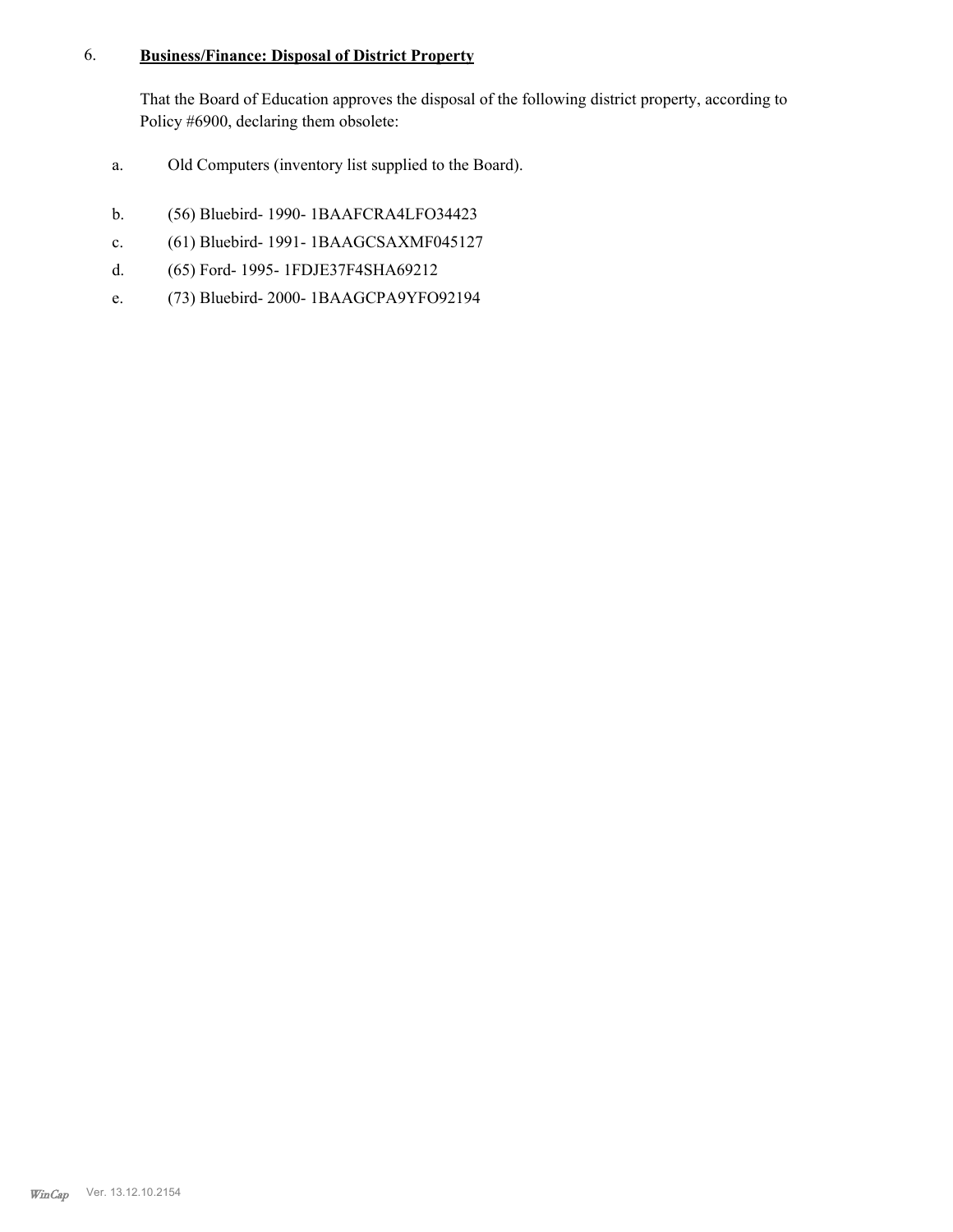### **K. Superintendent's Report**

# Superintendent of Schools' Reports for 11/7/13 Presentations:

1. Guidance Presentation- Dr. Whittney Smith and Mr. Ed Escobar

The Superintendent reported that one of the Educational Goals of the Board for the 2013-2014 school year involves encouraging all high school students to gain the experience of AP and/or College level coursework. Dr. Nagler met with Mr. Escobar, principal and Dr. Whittney Smith, assistant principal of Guidance, in order to discuss where we are at and a plan of how to move forward. The Superintendent introduced Mr. Escobar and Dr. Smith to present "College and Career Readiness". (This presentation can be found on the District website on the Board of Education page).

Mr. Escobar displayed the Board Goal for the group and stated that the key word is "challenge". He stated that the number of AP classes has increased to a total of 15 and approximately 400 AP exams were administered this past school year. Mr. Escobar stated that this is a credit to the Board, teachers and students. However, he added that we are still not reaching all of the students. The High School also offers some classes in which, students can receive credits in conjunction with local colleges. Mr. Escobar presented the goals of the high school: challenge students; give students the opportunity to explore their interests; and provide students with the opportunity to obtain credits while in high school since college is so expensive. Mr. Escobar introduced Dr. Smith to discuss "College and Career Readiness".

Dr. Smith reported that he visits many colleges and he has found that many do not display statistics for students graduating in four years. Many students attend college for 5- 6 years before graduating. Dr. Smith displayed a list of the AP (15) and College level (6) course currently offered to students at the high school. He stated that for the class of 2014 (203 students) - 68% are taking or have taken at least 1 AP or College level course; and of that number, 60% have take college level courses and 47% have taken AP classes. Dr. Smith stated that at the high school they looked at ways to increase student participation in these types of opprtunities. 1. **Analyze** the course catalog- targeting specific junior and senior classes. 2. **Compare** MHS courses with Adelphi courses and descriptions. 3. **Collaborate** by meeting with Adelphi University Coordinator of High School Programs. 4. **Determine** courses to apply for course approval from Adelphi. Dr. Smith discussed the reason for focusing on College level classes. Mineola High School currently offers 15 AP classes. The college level courses will help strengthen our partnership with local Universities. He stated that we can explore paralleling AP with College level credit. Finally, college level classes offer local control of grades and are widely accepted by colleges. Dr. Smith stated that courses are being evaluated by Adelphi and he added that it is felt that there are many promising options. Dr. Smith feels that many of these courses will attract students currently taking AP classes and also these courses, that will potentially be offered, will catch the other group of student who currently don't take AP or college level courses. Dr. Smith briefly explained the process for proposing new courses to Adelphi which includes: teacher resume, unofficial transcript, syllabus and the Adelphi University Review Process. The Adelphi High School Student requirements were discussed. High School juniors and seniors may participate; students may take up to 2 classes per semester; families register online for the class and the current tuition is \$315 per class. According to Adelphi, more than 90% of the students that apply for college credit receive it at a variety of post secondary institutions across the country.

Dr. Smith asked the Board if there were any questions or comments. Mr. Barnett stated that this opportunity opens the possibility of real savings for students and their families. Ms. Napolitano stated that she found the College level courses were a much better buy for her with her children. The Superintendent stated that the benefit of credits is secondary to students being given the experience of what a college wants from them. Dr.